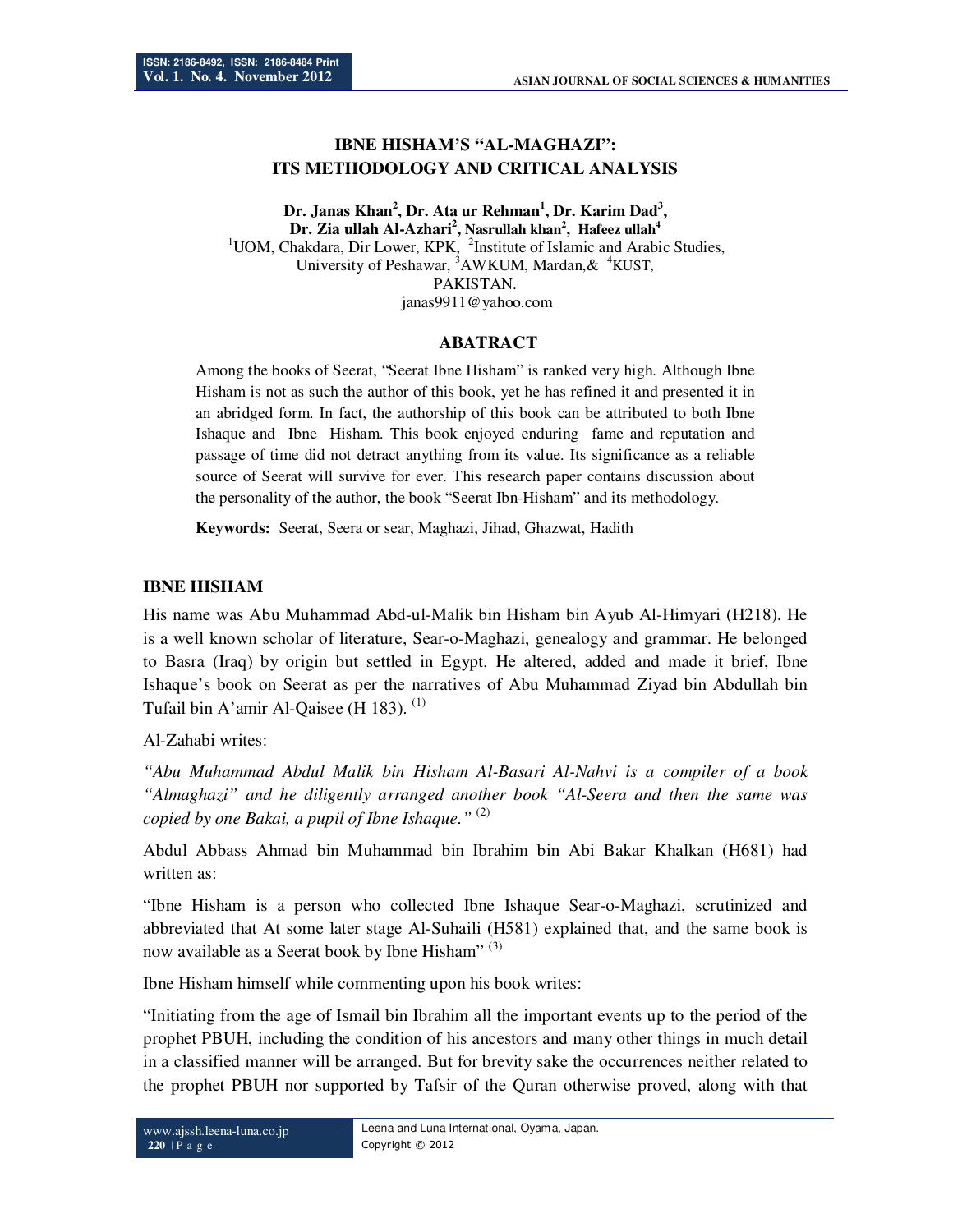poetry, which are unknown to either learned, or the poets will be also ignored. The unsuitable or shameful occurrences and the narratives that have not been described by Bukai, too will not be mentioned"  $(4)$ 

Ibne Hisham diligently and after due verification, adding with his margined notes on it, had rectified the Seerat book of Ibne Ishaque.

By means of his footnotes he had not only pointed out the different errors and mistakes committed by Ibne Ishaque, but also amended that along with correction of the errors made in genealogy such as the certification of the event of Mudeligy occurred on the occasion of hijrat from Macca to Madina and Ibne Ishaque had related the same to Suraqa bin Malik.

"Ibne Hisham confirms the same event with the certification of one Abdur Rehman's genealogy, who was the master of Zuhri"<sup>(5)</sup>

"Ibne Hisham said: Abdul Rehman bin Al-Harith bin Malik bin Ju'asam"<sup>(6)</sup>

Similary, Ibne Hisham had also pointed out the inaccurate use of poetry verses, as for instance, he Ibne Ishaque, in his description of events of Serya Ubaida bin-ul-Haris, had attributed a poem to Abu Bakar-Sadique, while Ibne Hashim writes as:

"Among the learned, poetry experts, disagree with the claim that the poem used belonged to Abu Bakar  $(RA)$ " (7)

Besides these Ibne Hisham had made some more valuable and praise worthy enhancement, in the narratives of Ibne Ishaque such as he had pointed out that number of captured warriors, in the battle of Badar were 43 (forty three)  $(8)$  while Ibne Hisham added 23 (twenty three) persons more in the count. Moreover, Ibne Hisham disagreeing with Ibne Ishaque added five more names, in the number of martyres during the battle of Uhad.  $(9)$ 

To sum up, Ibne Hisham with an assayer's vigilance, in proper arrangement of the materials, including the test and comparison of sources and ascertaining the correctness of the events, had gained superiority over his fore runner Ibne Ishaque.<sup>(10)</sup>

## **FINDINGS**

Ibne Hisham was a great scholar of history, Seerat, Military expeditions, Literature and grammar.

Of all the earlier books of Seerat, Seerat Ibne Hisham is the only book that has come down to us in its complete form.

 Ibn Hisham has quoted his traditions from Zeyad Bukai and then added details to their brevity, shed light on their ambiguities and completed the incomplete narratios.